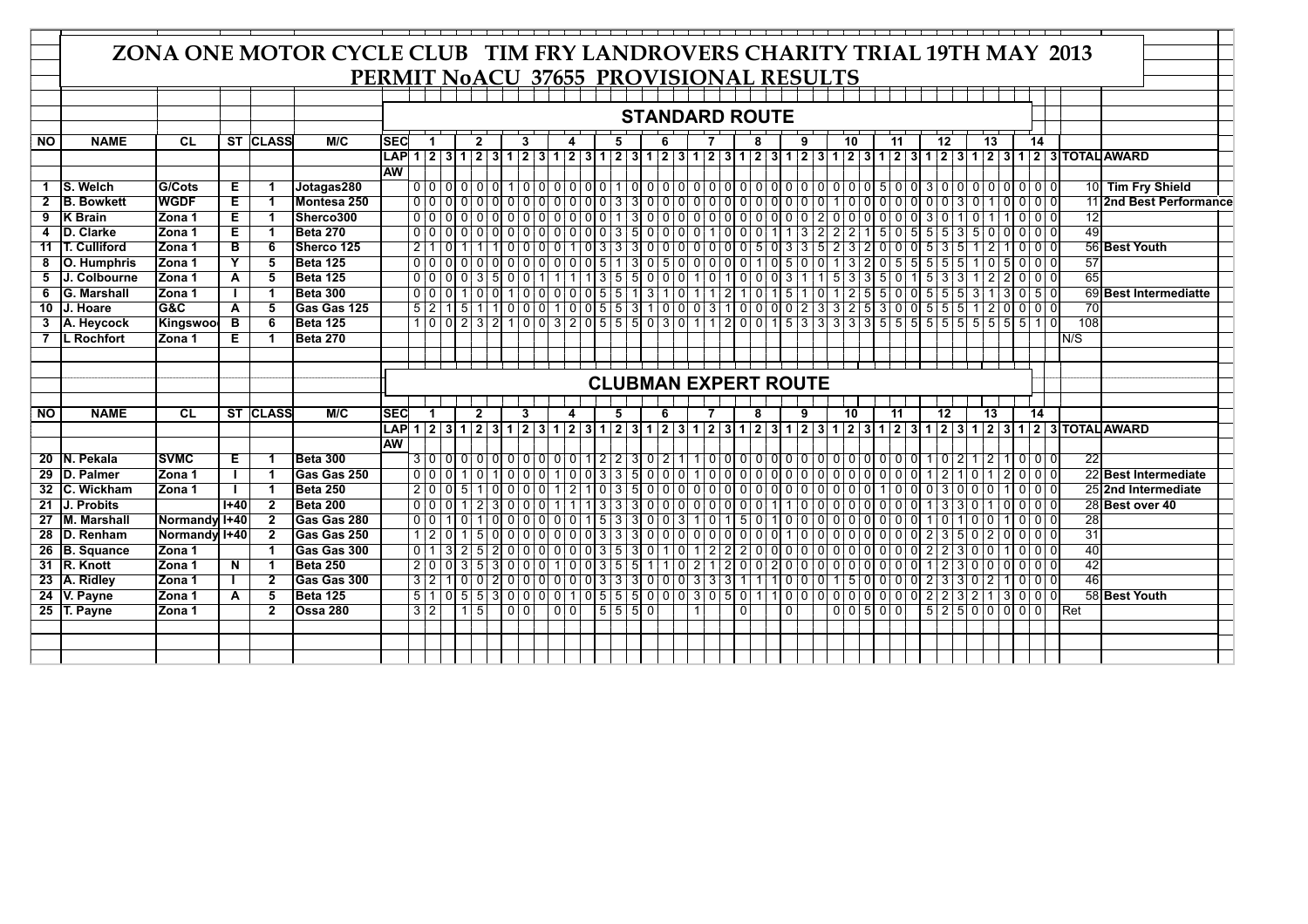|           |                                   |                  |                          |                              |                               |            |                |         |                  |                               |                |     |                |                |                     |                      |                                   |                |                   |                |                          |                   | <b>CLUBMAN ROUTE</b>                                    |                |                                  |                |                         |                  |                                 |             |                         |                |                       |                             |                                            |                 |                                                                                                                                         |  |
|-----------|-----------------------------------|------------------|--------------------------|------------------------------|-------------------------------|------------|----------------|---------|------------------|-------------------------------|----------------|-----|----------------|----------------|---------------------|----------------------|-----------------------------------|----------------|-------------------|----------------|--------------------------|-------------------|---------------------------------------------------------|----------------|----------------------------------|----------------|-------------------------|------------------|---------------------------------|-------------|-------------------------|----------------|-----------------------|-----------------------------|--------------------------------------------|-----------------|-----------------------------------------------------------------------------------------------------------------------------------------|--|
|           |                                   |                  |                          |                              |                               |            |                |         |                  |                               |                |     |                |                |                     |                      |                                   |                |                   |                |                          |                   |                                                         |                |                                  |                |                         |                  |                                 |             |                         |                |                       |                             |                                            |                 |                                                                                                                                         |  |
| <b>NO</b> | <b>NAME</b>                       | CL               |                          | ST CLASS                     | M/C                           | <b>SEC</b> |                |         |                  |                               |                | 3   |                |                | 4                   |                      | 5                                 |                | 6                 |                |                          |                   | 8                                                       |                | 9                                |                | 10                      |                  | 11                              |             | 12                      |                | 13                    |                             | 14                                         |                 |                                                                                                                                         |  |
|           |                                   |                  |                          |                              |                               |            |                |         |                  |                               |                |     |                |                |                     |                      |                                   |                |                   |                |                          |                   |                                                         |                |                                  |                |                         |                  |                                 |             |                         |                |                       |                             |                                            |                 | LAP 1 2 3 1 2 3 1 2 3 1 2 3 1 2 3 1 2 3 1 2 3 1 2 3 1 2 3 1 2 3 1 2 3 1 2 3 1 2 3 1 2 3 1 2 3 1 2 3 1 2 3 1 2 3 1 2 3 1 2 3 1 2 4 4 4 5 |  |
|           |                                   |                  |                          |                              |                               | <b>AW</b>  |                |         |                  |                               |                |     |                |                |                     |                      |                                   |                |                   |                |                          |                   |                                                         |                |                                  |                |                         |                  |                                 |             |                         |                |                       |                             |                                            |                 |                                                                                                                                         |  |
| 62        | N. Tomkins                        | Zona 1           | $1 + 60$                 | 4                            | <b>Beta 250</b>               |            |                |         |                  | 0 0 0 0 0 0 0 0 0 0 0 0 0 1 1 |                |     |                |                |                     |                      |                                   |                |                   |                |                          |                   | $10000000000010010000100011000111000120000$             |                |                                  |                |                         |                  |                                 |             |                         |                |                       |                             |                                            |                 | 10 Best Inter over40                                                                                                                    |  |
| 50        | K. Mills                          | Zona 1           | <b>I+40</b>              | $\mathbf{2}$                 | Gas Gas 300                   |            |                |         |                  | $0 0 0 3 0 0 0 0 0 0 0 0 2 2$ |                |     |                |                |                     |                      |                                   |                |                   |                |                          |                   | $3010000100000000$                                      |                |                                  |                | 0 5 0 0 0 0 3 2 3       |                  |                                 |             |                         |                | 0 0 0 0 0 0           |                             |                                            | 25              |                                                                                                                                         |  |
| 53        | P. Calado                         | Zona 1           | $1+40$                   | $\overline{2}$               | Montesa 250                   |            |                |         |                  | 0000100000000                 |                |     |                |                |                     | $0 \ 3 \ 5$          |                                   |                |                   |                |                          |                   | 300000000000000000000025511                             |                |                                  |                |                         |                  |                                 |             |                         |                |                       | 0000                        |                                            | 26              |                                                                                                                                         |  |
| 57        | D. Fowler                         | Zona 1           | $N+40$                   | $\overline{2}$               | <b>Beta 300</b>               |            | 0 0            |         | 010              |                               |                |     | 0 0 0 0 0      | 0 0            |                     | $0 \mid 5 \mid 3$    | 5 <sub>l</sub>                    |                |                   |                | 100000000                |                   | $\vert$ 1<br>- ol                                       | 10             | $\Omega$                         | 0 0            |                         | 0 0 0            |                                 | 0 3 2 2     |                         | $\mathbf{1}$   | $\overline{2}$        |                             | 0 0 0                                      |                 | 27 Best Novice over40                                                                                                                   |  |
| 38        | K. Miller                         | <b>Kingsw</b>    | $1+50$                   | 3                            | Gas Gas 250                   |            | 0 0            |         | 010              |                               |                |     | 0 0 0 5 0      | 0 0            |                     | σT<br>$\overline{3}$ | $\overline{5}$<br>31              |                | 000               |                |                          | $\bigcap$ 1       | $\mathbf{1}$                                            | $0$ 0          | $\overline{0}$                   | 0 0            |                         | 0 0 0            |                                 | 0 0 5 1     |                         |                | 0 0                   |                             | 000                                        | 28              |                                                                                                                                         |  |
| 67        | A. Perry                          | Zona 1           | $1 + 50$                 | 3                            | <b>Beta 250</b>               |            |                |         | 0 <sub>0</sub>   |                               | 3 0 0          |     | 0 <sub>1</sub> | 0 <sub>0</sub> |                     | $0 \ 0 \ 5$          | $5\overline{1}$                   |                | $0 0 0$           | 0 <sup>1</sup> |                          |                   | 030000                                                  |                | $\overline{0}$                   | $\overline{0}$ | $\overline{0}$          | 0 0 0            | 0I                              |             | $\vert 5 \vert 3 \vert$ | $\overline{0}$ |                       |                             | 0 0 0                                      | 29              |                                                                                                                                         |  |
| 64        | M. Goodall                        | Cots 90          | $H + 50$                 | 3                            | Shherco 290                   |            | 0 0            |         | $01$ 0           |                               |                |     | 0 0 0 0 0      | $0$ 0          |                     | $0\overline{5}$      | $\boxed{5}$<br>$5\overline{1}$    |                |                   |                | 0001010100               |                   | $\overline{2}$                                          | 0 <sub>0</sub> | $\overline{0}$                   | $\overline{0}$ | 0                       | 0 0 0            |                                 | 0 2 1 5     |                         | $\mathbf{1}$   |                       | $\overline{0}$              | 0 0                                        | $\overline{30}$ |                                                                                                                                         |  |
| 48        | R. Barron                         | <b>Kingsw</b>    | л.                       | $\overline{2}$               | Beta 250                      |            | 0 <sub>0</sub> |         | $01$ 3           |                               | 0 0 0          |     | 0 0            | $rac{1}{2}$    |                     | 0 0 3                | $\overline{5}$                    |                |                   |                | 00000000                 |                   | $\overline{1}$                                          | $\boxed{0}$ 0  | $\overline{0}$                   | $\overline{0}$ | 0                       | 5 0              | 0 I                             | 0 5 5 3     |                         |                | -1                    |                             | 0 0 0                                      |                 | 33 Best Intermediate                                                                                                                    |  |
| 42        | M. Oliver                         | <b>WGDF</b>      | $\overline{N}$           |                              | Gas Gas 250                   |            | 0 0            |         |                  |                               |                |     | 0 0 0 0 0      | 0              | 0                   | $\overline{0}$       | $1 \mid 3$<br>3                   | 0              | 0 0               |                | 1 0 1 5                  |                   |                                                         | 1 0            | $\overline{0}$                   | 0              | 0                       | 0 0              | 0 I                             | 0 3 1 5     |                         | 3              |                       | 5 <sup>1</sup>              | 0 0 0                                      |                 | 36 Nest Novice                                                                                                                          |  |
| 66        | R. Woolcott                       | Zona 1           | N                        |                              | Gas Gas 280                   |            | 0 0            |         | $0\vert 5 \vert$ |                               | 5 0 0          |     | 0 0            | 0              | 0                   | 0                    | 3 1                               |                |                   |                | 0 0 0 0 0 1 1            |                   |                                                         | 3 0            | $\overline{0}$                   | $\mathbf 0$    | 0 <sup>1</sup>          | 0 0              | 0 <sup>1</sup><br>0 I           |             | 3 3 5                   |                |                       | 0                           | 0 0                                        | 37              |                                                                                                                                         |  |
| 68        | M. Ell                            | <b>Kingsw</b>    | $H + 50$                 | 3                            | Scorpa 250                    |            | 0 0            |         |                  | 1 3 1                         |                |     | 0000           | 0 0            |                     | $\overline{0}$       | 5 5<br>51                         |                | 0 0 0             |                | $0 \mid 1 \mid 1 \mid 3$ |                   |                                                         | $\overline{0}$ | $\vert$ 1<br>$\overline{0}$      | 0              | 0                       | 0 0 0            | 01                              |             | 2 1 3                   | $\overline{2}$ |                       | $\Omega$                    | 0 0                                        | 38              |                                                                                                                                         |  |
| 76        | A. Gee                            | <b>West Wilt</b> | N+40                     | $\overline{2}$               | <b>Beta 300</b>               |            | 0 0            |         | $01$ 0           | 0 3                           |                |     | 0110           | 0 0            |                     | $0 \mid 1 \mid 5$    | 5                                 | 0              | $1 \vert 1 \vert$ |                |                          | $1\overline{2}$   |                                                         | 1 0            | $\overline{0}$                   | $\mathbf 0$    | $\overline{2}$          | 0 0              | $\overline{0}$                  | 0 2 2 5     |                         |                | 0                     |                             | 0 0 0                                      | 38              |                                                                                                                                         |  |
| 45        | P. Gardner                        | Zona 1           | N+40                     | $\mathbf{2}$                 | Gas Gas 250                   |            | 0 0            |         |                  | 100110000                     |                |     |                |                |                     | 0                    | 3 3 <br>5 <sub>l</sub>            |                |                   |                |                          |                   | 0 0 1 0 0 0 1 2 1                                       | 0              | $\overline{0}$<br> 0             | 5              | 0                       | 0 0 0            |                                 | 0 2 3 3     |                         | 2              | $\vert$ 1             | -5 I                        | 0 0 0                                      | 39              |                                                                                                                                         |  |
| 78        | M. Hanney                         | <b>Kingsw</b>    | $1 + 40$                 | $\overline{2}$               | <b>Beta 250</b>               |            |                |         |                  | 0 0 0 0 3 3 0 1 0 0 0         |                |     |                |                |                     | 0 0 3                |                                   |                |                   |                | 2 0 0 0 0 1 5 5          |                   | 3 <br>$\vert$ 1                                         | 0              | $\overline{0}$<br>-0 l           | $\overline{0}$ | 0 0 0                   |                  | $\Omega$                        | 013 3 5     |                         | $\overline{0}$ | 0                     |                             | 0 0 0                                      | 39              |                                                                                                                                         |  |
| 58        | I. Strudley                       | <b>Redditch</b>  | N+40                     | $\overline{2}$               | Beta 290                      |            | 0 0            |         |                  | 1 1 0 1 0 0                   |                |     |                | 0 0            |                     | 0 5 5                | 5 <sub>l</sub>                    |                | 0 0 0             |                | 0 1 1 0 1                |                   |                                                         | 2 0            | $\overline{0}$                   | $\overline{0}$ | 0 0 0                   |                  | 0 <sup>1</sup>                  | 0 5 3 5     |                         | $\vert$ 1      | 2                     |                             | 0 0 0                                      | 40              |                                                                                                                                         |  |
| 70        | M. Kenyon-Bell 3 Shires           |                  | N+50                     | 3                            | <b>Beta 250</b>               |            |                |         |                  | 0 0 0 0 0 0 1 0 0             |                |     |                | 0 0            |                     | $0 \mid 3 \mid 5$    | 5 <sub>l</sub>                    |                | 1   1             |                | 1 0 2 1                  |                   |                                                         | 1 <sup>1</sup> | 11<br>$\overline{0}$             | $\overline{0}$ | 0 0 0                   |                  | 0 <sup>1</sup>                  | 0 5 2 2     |                         |                | 3 1                   |                             | 0 0 0                                      | 41              |                                                                                                                                         |  |
| 36        | L. Beaman                         | Evesham          | N+40                     | $\overline{2}$               | <b>Beta 250</b>               |            | 0 0            |         | 010              |                               |                |     | 1 0 0 0 0      | 0 0            |                     | $0 \overline{5}$ 5   | 5 <sup>1</sup>                    |                | $\overline{0}$    |                |                          |                   | 1 1 3 0                                                 | 0 <sub>0</sub> | $\Omega$                         | $\overline{0}$ | 0                       | 0 0              | 0 <sup>1</sup>                  | 0 3 2 5     |                         |                | 1 2                   | 5                           | 0 0 0                                      | 42              |                                                                                                                                         |  |
| 39        | M. Clarke                         | <b>CHG</b>       | N+50                     | 3                            | Scorpa 250                    |            |                | 0 0 0 1 |                  |                               |                |     | 1 0 1 3 0      | 0 1            |                     | 0 3                  | 5<br>3 <sup>1</sup>               |                |                   |                | 0 0 0 1 1 0 0            |                   | $\overline{1}$                                          | $\boxed{0}$ 0  | l 0 l                            | $\overline{0}$ | 5                       | 0 0              | 0 <sup>1</sup>                  | 0 3 5 3     |                         |                |                       |                             | 0 0 0                                      | 42              |                                                                                                                                         |  |
| 60<br>46  | <b>J. Saunders</b><br>T. Brabazon | Zona 1<br>Zona 1 | $\overline{B}$<br>$N+50$ | 6<br>$\overline{\mathbf{3}}$ | Beta 125<br><b>Yam ty 250</b> |            | 0 0            |         | 0 2              | 0 0 0 1 0 1                   |                |     | 1 5 0 0 0      |                | 00055<br>000000055  |                      | 5                                 | 11             |                   |                |                          |                   | 00000000020<br>$500000012520000000000523$               |                |                                  | 0 5            | 0 0 0                   |                  | 0                               | 0 3 3 3     |                         | 1 <sup>1</sup> | $\overline{0}$<br>0 1 | 5000                        | 0 0 0                                      | 43              | 42 Best Youth                                                                                                                           |  |
| 61        | M. Franklin                       | <b>SVMC</b>      | $N+40$                   | $\mathbf{2}$                 | <b>Beta 250</b>               |            | 0 0            |         |                  | 00110000000035                |                |     |                |                |                     |                      | $\overline{5}$                    |                | 1 1 1 0           |                |                          |                   | 110555                                                  | 1 0            |                                  |                | 000000000125            |                  |                                 |             |                         |                | 1 0                   |                             | $\begin{array}{c c} 0 & 0 & 0 \end{array}$ | 44              |                                                                                                                                         |  |
| 52        | L. Calado                         | Zona 1           | $\overline{B}$           | 6                            | Gas Gas 280                   |            |                |         |                  |                               |                |     |                |                |                     |                      |                                   |                |                   |                |                          |                   | $0 0 0 3 1 0 1 0 0 0 0 0 5 3 5 0 0 0 1 0 1 1 3 0 0 2 0$ |                |                                  |                | 1 0 0 0                 |                  | $0 \mid 0 \mid 5 \mid 3 \mid 3$ |             |                         |                | 3 2                   | 2000                        |                                            | 45              |                                                                                                                                         |  |
| 59        | M. Crane                          | Zona 1           | $N+40$                   | $\mathbf{2}$                 | <b>Beta 290</b>               |            | 0 0            |         |                  | 0 0 2 1                       |                |     |                |                | 00055               |                      |                                   |                | 30000             |                |                          |                   | 1 1 2 0 2 0                                             | 10             | $\overline{0}$                   |                | 0 0 0 0                 |                  | 0 0 3 3 3                       |             |                         |                | 5 3                   | 5                           | 000                                        | 45              |                                                                                                                                         |  |
| 44        | O. Pekala                         | <b>SVMC</b>      | $\mathbf{I}$             | -1                           | <b>Beta 300</b>               |            |                | 0 0 0 2 |                  |                               |                |     | 1 1 1 1 0      |                | 0 0 0 1 5           |                      | $\overline{5}$                    | 11             |                   |                |                          |                   | 00510331000                                             |                |                                  |                | 1 0 0 0 0 0 5 3 3 1 2   |                  |                                 |             |                         |                |                       |                             |                                            | 47              |                                                                                                                                         |  |
| 40        | <b>T. Dunkley</b>                 | Zona 1           |                          | $\mathbf 1$                  | <b>Beta 250</b>               |            | 0 0            |         |                  | 0 0 2 1                       |                |     | 11011          | $\frac{1}{2}$  |                     | $\overline{0}$       | $\overline{5}$<br>$1\overline{5}$ |                |                   |                | 20011111                 |                   | $\overline{1}$<br>-21                                   |                | 210                              | 0 0            |                         | 10000555         |                                 |             |                         |                | $1 \mid 3$            |                             | 0 0 0                                      | 49              |                                                                                                                                         |  |
| 47        | <b>B. Haycock</b>                 | <b>Kingsw</b>    | C                        | 7                            | Beta 80                       |            |                |         |                  | 0 0 0 2 0 0 1 0 0 0 0 0 5 5   |                |     |                |                |                     |                      |                                   |                |                   |                |                          |                   | 5000001010055000                                        |                |                                  |                | 0 0 0 0 0 0 0 5 5 5 1 3 |                  |                                 |             |                         |                |                       | 30000                       |                                            | 51              |                                                                                                                                         |  |
| 63        | R. Smith                          | <b>SVMC</b>      | $N+50$                   | 3                            | Scorpa 250                    |            | 0 0            |         |                  | 0 5 0 0 0 0 0 0 0 0           |                |     |                |                |                     | 0 5                  | $\overline{5}$<br>5 <sub>l</sub>  |                |                   |                | 0 0 0 1 0 1 1            |                   | $\mathbf{1}$                                            | $1 \vert 2$    | $\overline{0}$                   | 0 0            |                         | 0 0 0            |                                 | 01535       |                         |                | 5 0                   | -51                         | 0 0 0                                      | 51              |                                                                                                                                         |  |
| 55        | S. Calado                         | Zona 1           | $H + 50$                 | $\overline{\mathbf{3}}$      | Montesa <sub>250</sub>        |            |                |         |                  | 050000001000                  |                |     |                |                |                     | $0 \mid 3 \mid 5$    | $5\vert$                          |                |                   |                |                          |                   | 1 0 5 0 1 5 1 0 0                                       | 10             | l ol                             | 0 0            |                         | 0000             |                                 | $015$ 5 3 1 |                         |                | 5                     | 20000                       |                                            | 54              |                                                                                                                                         |  |
| 56        | <b>M.Calado</b>                   | <b>CHG</b>       | $H+40$                   | $\overline{2}$               | Montesa 250                   |            | 0 0            |         | $0\overline{5}$  |                               | 0 0 0 1        |     | $\overline{0}$ | 0 0            |                     | $0\vert 5 \vert$     | 5<br>51                           |                | $0 \mid 1 \mid 0$ |                |                          | $\vert 5 \vert 2$ | -5 I                                                    | 0 0            | $\Omega$                         | 0 0            |                         | 0 0 0            |                                 | 0151513     |                         |                | $\overline{2}$        |                             | 0 0 0                                      | 55              |                                                                                                                                         |  |
| 71        | R. Jones                          | <b>Stourbr</b>   | $\overline{\mathsf{N}}$  |                              | <b>Beta 290</b>               |            |                | 0 0 0 3 |                  |                               |                |     | 100000000      |                |                     | $\overline{5}$<br>0I | $\overline{5}$<br>5               |                | 0 0 0             |                | $\overline{11}$          | $\overline{2}$    | 3                                                       | 0 <sub>0</sub> | $\overline{2}$                   | 0              | 5 <sup>1</sup>          | 0 0              | 0 l                             | 0121515     |                         | 3 <sup>1</sup> | 3                     |                             | 0 0 0                                      | 55              |                                                                                                                                         |  |
| 51        | I. Thompson                       | Zona 1           | $N+40$                   | $\overline{2}$               | Sherco 249                    |            | 0 <sub>0</sub> |         | 0 <sup>3</sup>   |                               | $\overline{2}$ |     | 1 0            | 0 0            |                     | $0 \ 5 \ 5$          | 51                                |                | 0 0 1             |                | 1 2 1 3                  |                   | $\overline{3}$                                          | $\overline{0}$ | 1 0                              | $\overline{3}$ | 0                       | 0 0 0            |                                 | 0 3 3 3     |                         | $\overline{3}$ |                       |                             | 0 0 0                                      | 56              |                                                                                                                                         |  |
| 69        | P. Cotton                         | <b>CHG</b>       | $H + 40$                 | $\overline{2}$               | <b>Beta 200</b>               |            |                | 0 5 0 0 |                  |                               |                |     | 1 3 0 0 5      | $\frac{1}{2}$  |                     | $0\vert 5 \vert$     | $\sqrt{5}$<br>5                   |                |                   |                | 0 0 0 0 0 1 2            |                   |                                                         | 0 <sub>0</sub> | $\overline{0}$                   | 0 0            |                         | 0 0 0            |                                 | 013155      |                         |                | 3 3                   | 5 <sup>1</sup>              | 0 0 0                                      | 58              |                                                                                                                                         |  |
| 54        | R. Harrison                       | Zona 1           | $H + 40$                 | $\overline{2}$               | <b>Beta 300</b>               |            | 0 0            |         | $0\overline{5}$  |                               | 2 0 1          |     | 0 0            | 00             |                     | $0 \mid 5 \mid 5$    | 51                                |                | 0                 |                | 2 1 1 1                  |                   |                                                         | $0$ 1          | $\overline{0}$                   | $\overline{0}$ | 0                       | $0\vert 5 \vert$ | $\Omega$<br>0I.                 |             | 5 5 5                   | 0              | 3                     |                             | 0 0 0                                      | 59              |                                                                                                                                         |  |
| 77        | <b>T. Hayden</b>                  | Zona 1           | $H + 40$                 | $\overline{2}$               | <b>Beta 200</b>               |            | 0 0            |         | 015              | 5 5                           | 0              |     | 0 0            | 0              | 0<br>$\overline{0}$ | 3                    | 3<br>51                           | $\overline{2}$ | $\overline{0}$    |                | 5 0 1 1                  |                   | $\overline{2}$                                          | 0 <sub>0</sub> | $\overline{0}$                   | $\mathbf 0$    | 5 <br>ΩI                | 0                | $\Omega$<br>$\Omega$            | 3 3         | 5                       | 2              |                       | $\mathbf{0}$                | 0 0                                        | 60              |                                                                                                                                         |  |
| 49        | C. Colbourne                      | Zona 1           | т                        | 6                            | <b>Beta 125</b>               |            | 0 0            |         |                  | 3 5                           | $\overline{0}$ |     | 0 0            | 0 0            |                     | $0 \mid 5 \mid 5$    | 5                                 |                | 0 0               |                | 3 0 1 1                  |                   | $5\overline{)}$<br>-51                                  | 0 <sub>0</sub> | $\overline{0}$                   | $\mathbf 0$    | 0                       | 0 0              | $\overline{0}$<br>01            | 5           | l 3 l<br>5              | 5              | 5                     |                             | 0 0 0                                      | 64              |                                                                                                                                         |  |
| 41        | <b>B.</b> Taylor                  | Zona 1           | $N+50$                   | $\overline{\mathbf{3}}$      | <b>Montesa</b>                |            | 0 0            |         | -51              | 3 3                           |                |     | 1 0            | 0 0            |                     | $\overline{3}$       | $\sqrt{5}$<br>$5\vert$            | 0              | 0                 |                |                          | $1 \mid 5$        | $\overline{3}$<br>-1                                    | $\boxed{0}$    | $\overline{0}$<br>$\overline{0}$ | $\mathbf{0}$   | 1                       | 0                | $\Omega$                        | 01535       |                         | 3 <sup>1</sup> | $\overline{2}$        | $\overline{0}$<br>$\vert$ 3 | 0   0                                      | 65              |                                                                                                                                         |  |
| 65        | <b>G. Jones</b>                   | Zona 1           | $N+60$                   | 4                            | Jotagas 250                   |            | 0 0            |         | $0\overline{5}$  |                               |                |     | 1 5 1 0 0      | 1 0            |                     | 0 0 5                | $5\vert$                          |                | 1 1 0             |                | 0 1 1 1                  |                   | 5                                                       | 1 0            | $\overline{0}$                   | $\mathbf{0}$   | 0                       | 100              |                                 | 0 5 5 5     |                         |                | 5 5                   | 51                          | $0$ 0 0                                    | 66              |                                                                                                                                         |  |
| 75        | S.Love-Jones                      | <b>Kingsw</b>    | N+40                     | $\mathbf{2}$                 | Gas Gas 250                   |            |                |         |                  | 0 0 0 5 1 2                   |                |     | 2 1 3          | 5 1            |                     |                      | 0 3<br>5 <sub>l</sub>             |                | $0 0 0 $          |                | 1 1 1 0 0                |                   |                                                         | $330$          | 0                                |                | 1 3 0 5 0 0 5 3 5       |                  |                                 |             |                         | $\overline{1}$ | 3                     | 2                           | 0 0 0                                      | 66              |                                                                                                                                         |  |
| 72        | M. Bushell                        | Evesham          | $\overline{\mathsf{N}}$  | 1                            | <b>Beta 300</b>               |            |                |         |                  | 0 0 13311                     |                |     |                |                | 0 0 0 0 0 0 5 5     |                      | 3 <sup>1</sup>                    |                |                   |                |                          |                   | 100131351                                               |                |                                  |                | 0 5 0 1 5 0 5 5 3 2 3   |                  |                                 |             |                         |                |                       |                             | 0 0 0                                      | 67              |                                                                                                                                         |  |
| 43        | J. Bradley                        | <b>WGDF</b>      | $\overline{\mathsf{N}}$  | -1                           | Gas Gas 250                   |            |                |         |                  | 0 0 0 3 1 3 0 3 2             |                |     |                | 0 0            |                     | $0 \mid 3 \mid 5$    |                                   |                |                   |                |                          |                   | 50011555321                                             |                |                                  |                | 0000005500555           |                  |                                 |             |                         |                | 3 1                   |                             | 0 0 0                                      | 78              |                                                                                                                                         |  |
| 73        | H. Bushell                        | <b>Stourbr</b>   | N                        | 1                            | <b>Beta 250</b>               |            |                |         |                  | 00002505111                   |                |     |                |                |                     |                      |                                   |                |                   |                |                          |                   | $100555000233555110130100555533000$                     |                |                                  |                |                         |                  |                                 |             |                         |                |                       |                             |                                            | 86              |                                                                                                                                         |  |
|           | 37 D. Morris                      | <b>CHG</b>       | $ +50 $                  | 3                            | Jotagas300                    |            | 0 0            |         |                  | 0 0                           |                | 0 0 |                | 0 0            |                     | $\overline{0}$       |                                   |                | 0 0               |                | 0 0                      |                   | 2 5                                                     | 0              |                                  | 0 0            |                         | 0                |                                 |             | 5 1                     |                | 1 2                   |                             | 0 0                                        | Ret             |                                                                                                                                         |  |
|           |                                   |                  |                          |                              |                               |            |                |         |                  |                               |                |     |                |                |                     |                      |                                   |                |                   |                |                          |                   |                                                         |                |                                  |                |                         |                  |                                 |             |                         |                |                       |                             |                                            |                 |                                                                                                                                         |  |